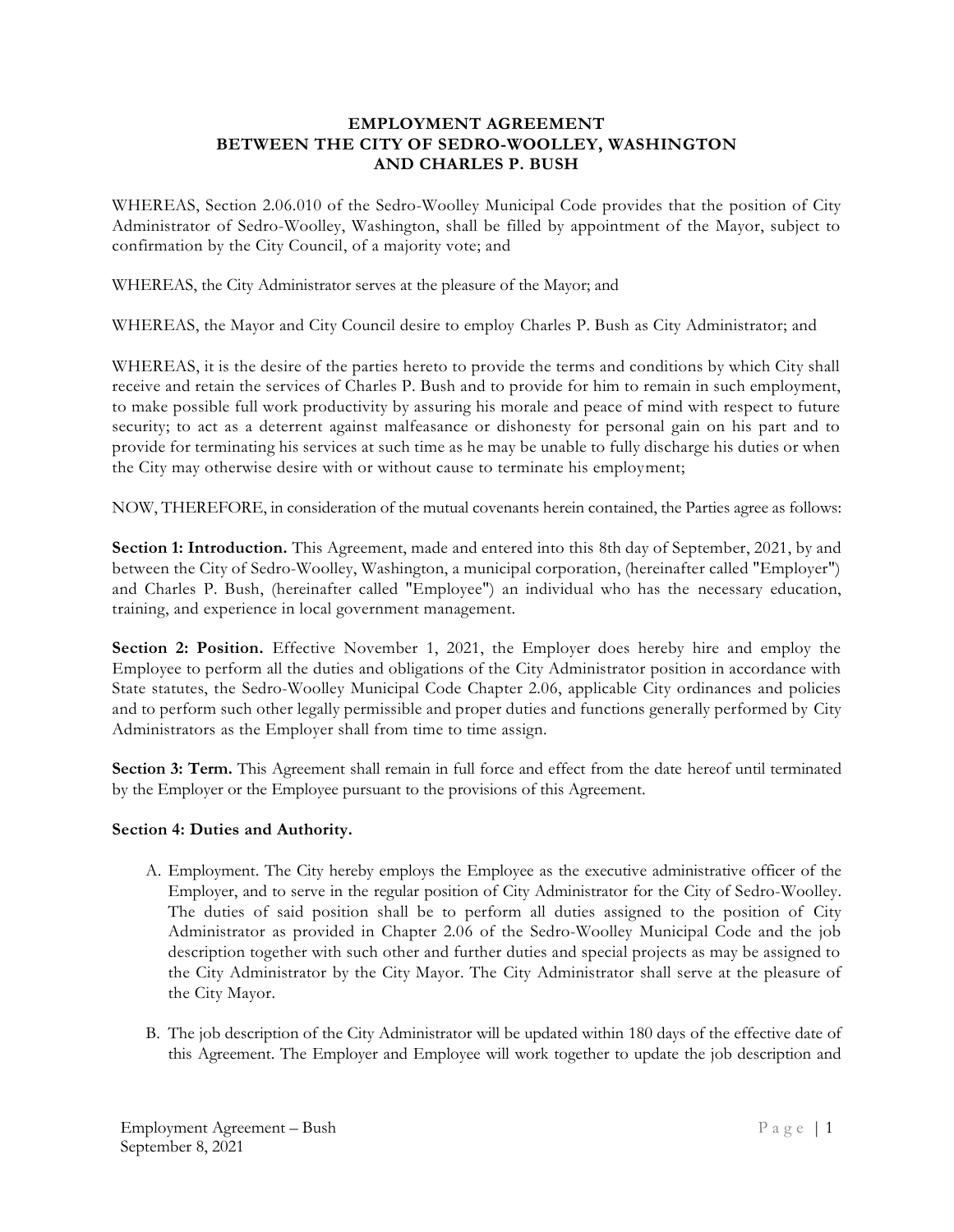when mutually agreed in writing, it shall without further action of the parties be attached and shall become a part of this Agreement

- C. The Employee or designee shall attend, and shall be permitted to attend, all meetings of the governing body, both public and closed, with the exception of those closed meetings devoted to the subject of this Agreement, or any amendment thereto or where there may be a conflict of interest between Employee and Employer and otherwise consistent with state law.
- D. The governing body, individually and collectively, shall refer in a timely manner all substantive criticisms, complaints and suggestions called to their attention to the Employee for study and/or appropriate action.

**Section 5: "At will" status**. The Employee shall at all times during his employment be considered an At Will employee subject to termination by the City Mayor at any time with or without cause. Nothing in this Agreement shall be construed other than an At Will employment relationship between the City and the Employee and the Employee expressly acknowledges that no contrary representations have been made by the Employer.

**Section 6: Compensation**. As of the Employee's effective employment date of November 1, 2021, the Employer agrees to pay the Employee:

- A. As full compensation for services a monthly salary of \$12,534.00, payable in installments at the same time as all other employees of the Employer are paid. Said salary shall cease upon termination of employment as provided in this agreement. In addition, the rate of pay and benefits will be adjusted annually equal to the cost of living and/or cost of market increase given to other nonunion management employees. Employer shall not at any time during the term of this agreement reduce the salary compensation or other financial benefits of Employee, except to the degree of such reduction across-the-board for all department head employees of the Employer. At any time during the term of the Agreement, Employer may, in its discretion, review and adjust the salary of the Employee. Adjustments in salary or benefits, if any, shal l be made pursuant to a lawful governing body action. In such event, the Employer and Employee agree to provide their best efforts and reasonable cooperation to execute a new agreement or an amendment thereto incorporating the adjusted salary or benefits.
- B. In the event that a salary and wage study is conducted for non-represented employees, the position of City Administrator shall be included.
- C. Benefits: The Employee shall be entitled to vacation leave accrual at a rate of 6.67 hours per pay period. Sick leave will accrue and will be credited to Employee's personal account at the same rate as other management employees of the Employer. Sick leave cash out at death or retirement are as per the city's policy (currently 25% paid into VEBA at retirement or in the event of the death of the employee, 25% paid in cash). In addition, the Employee shall continue to have available for his use those vacation and sick leave days which he has earned upon the effective date of this appointment
- D. The Employee shall also receive all other benefits provided by the Employer to regular nonunion management employees as such benefits exist now or as they are modified in the future. The following describes certain benefits as they exist at the effective date of this Agreement: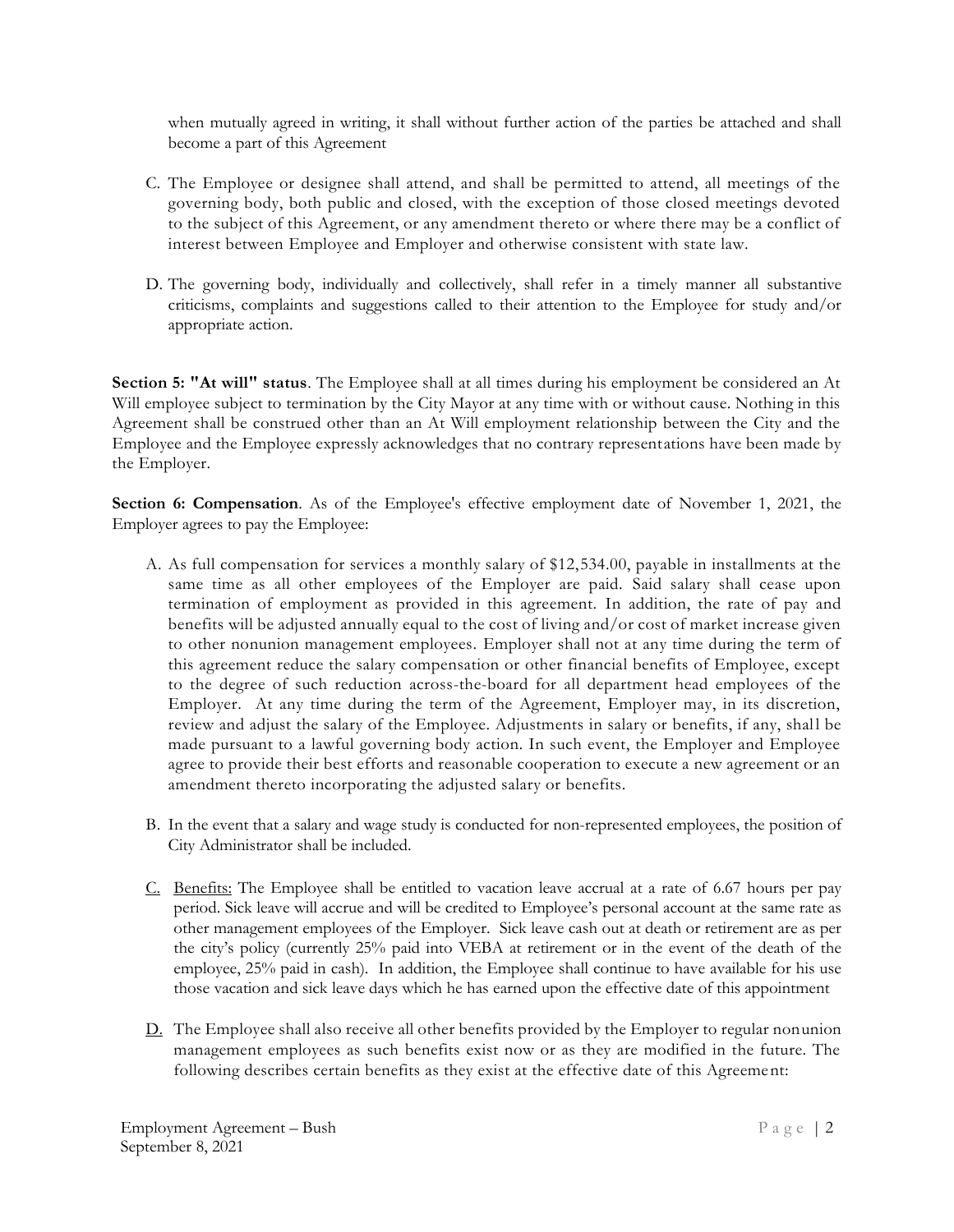- Medical insurance premium covering Employee and his dependents that are required by law or provided to all other management employees of the Employer and their dependents (Employer currently pays 90% of medical insurance premium).
- Employee agrees to abide by the employer's policy regarding drug testing.
- Executive Leave is provided with 80 hours granted annually. Such leave must be taken in the year granted and may not be carried over.

The Employee shall also be entitled to elect other voluntary benefit options as they exist now or as they are modified in the future.

- E. Retirement. The Employer shall pay into the Washington State Department of Retirement System (DRS) Public Employees Retirement System (PERS) plan, or other retirement plan, for the benefit of the Employee, in accordance with applicable state regulations.
- F. Except as otherwise provided in this Agreement, the Employee shall be entitled, at a minimum, to the highest level of benefits enjoyed by and/or available to other nonunion management employees or department heads as provided by the Employer's policies, municipal code, ordinances, or personnel rules and regulations, or other practices.
- G. Timing of Payments Deductions: All payments of salary and benefits shall be made at the same time and on the same date as the City regular payroll. All such payments shall be subject to all required state and federal deductions including income tax, social security, and any other deduction required and authorized by law. The City agrees to pay all employer contributions to FICA workers compensation and similar programs as required by law.

# **Section 7: General Business Expense.**

- A. Employer agrees to budget and pay for professional dues and subscriptions of the Employee necessary for continuation and full participation in national, regional, state, and local associations, and organizations necessary and desirable for the Employee's continued professional participation, growth, and advancement, and for the good of the Employer.
- B. Employer agrees to budget and pay for travel and subsistence expenses of Employee for professional and official travel, meetings, and occasions to adequately continue the professional development of Employee and to pursue necessary official functions for Employer at national, regional, state, and local governmental groups and committees in which Employee serves as a member.
- C. Educational Incentive. Subject to approval of the Mayor on a case by case basis, the Employer agrees to budget and pay for courses in the applicable areas of management at an accredited institution of higher learning to continue the professional development of the Employee, and to enable the Employee to maintain good standing as a Credentialed Manager — International City/County Management Association (ICMA-CM).
- D. Subject to the approval of the Mayor on a case by case basis, Employer also agrees to budget and pay for travel and subsistence expenses of Employee for short courses, institutes, and seminars that are necessary for the Employee's professional development and for the good of the Employer.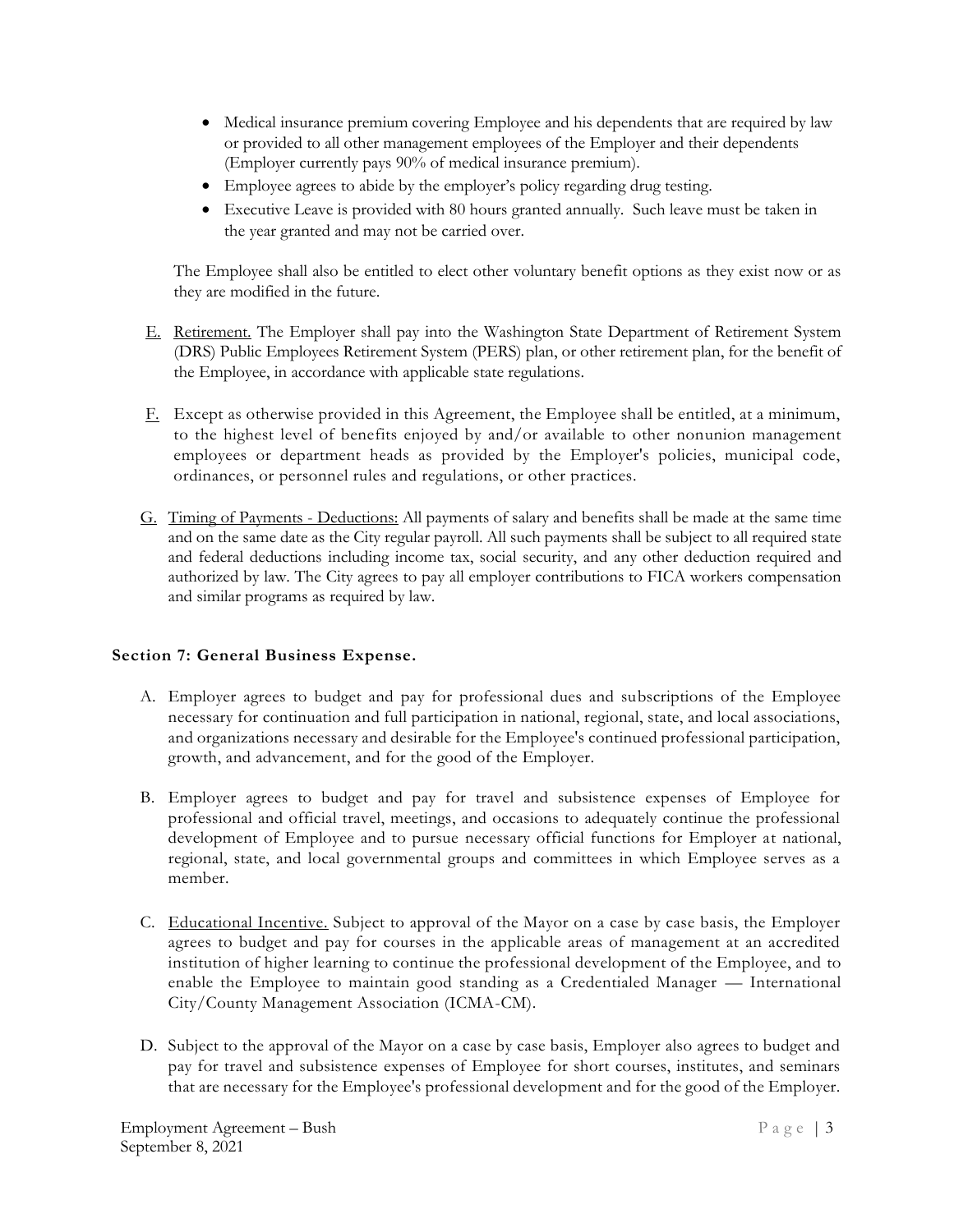- E. Employer recognizes that certain expenses of a non-personal but job related nature are incurred by Employee, and agrees to reimburse or to pay said general expenses. Such expenses may include meals where Employer business is being discussed or conducted and participation in social events of various organizations when representing the Employer. Such expenditures are subject to annual budget constraints as well as state and Employer ethics and purchasing policies. The Employee is authorized to disburse such moneys in accordance with standard city policy.
- F. The Employer acknowledges the value of having Employee participate and be directly involved in local civic clubs or organizations. Accordingly, subject to approval by the Mayor on a case by case basis, Employer shall pay for the reasonable membership fees and/ or dues to enable the Employee to become an active member in local civic clubs or organizations.
- G. Recognizing the importance of constant communication and maximum productivity, Employer shall provide Employee, for business and personal use, a laptop computer, software, mobile phone, and/or tablet computer for business and personal use, for the Employee to perform their duties and to maintain communication with Employer's staff and officials as well as other individuals who are doing business with Employer.

**Section 8: Performance Evaluation**. The Mayor shall at the conclusion of each calendar year conduct a performance evaluation of the Employee to insure proper conduct of duties and responsibilities, to address City Council concerns, and to assist in improving personal performance. The process, form, criteria, and format for the evaluation will be mutually agreed upon by the Employer and the Employee. The final written evaluation shall be completed and delivered to the employee within thirty (30) days of the evaluation meeting.

**Section 9: Work Schedule**. The Employee is a confidential exempt employee for purposes of the Federal Fair Labor Standards Act and as such shall not work a fixed forty hour per week schedule. The Employee shall generally work at Sedro-Woolley City Hall during regular business hours of the Employer provided that the Employee shall receive time off for holidays according to the holiday schedule customarily observed by the Employer. The Employee may be required to attend all meetings of the Sedro-Woolley City Council and such other Council Committees, City Boards and Commissions, and staff meetings as requested by the Mayor, or as required by the duties of the position. Subject to the approval of the Mayor, the Employee may work a non-traditional workweek, such as a 4/10 schedule.

**Section 10: Relocation Expenses.** Upon presentation of receipts, employer shall pay for the reasonable expenses of moving the Employee, his family, and personal property from Sequim, Washington to Sedro-Woolley, Washington; said moving expenses to include packing, moving, storage costs, insurance charges, and temporary housing, if needed. The Employee shall be paid up to \$4,500 for such relocation expenses upon presentation of receipts to the City. Such sums shall be repaid to the City if the Employee voluntarily terminates his employment with the City before 18 months from the date of employment. Employee understands that, per current IRS regulations, reimbursed moving expenses are considered taxable for W-2 reporting purposes (IRS Publication 15 – 2021).

# **Section 11: Termination.**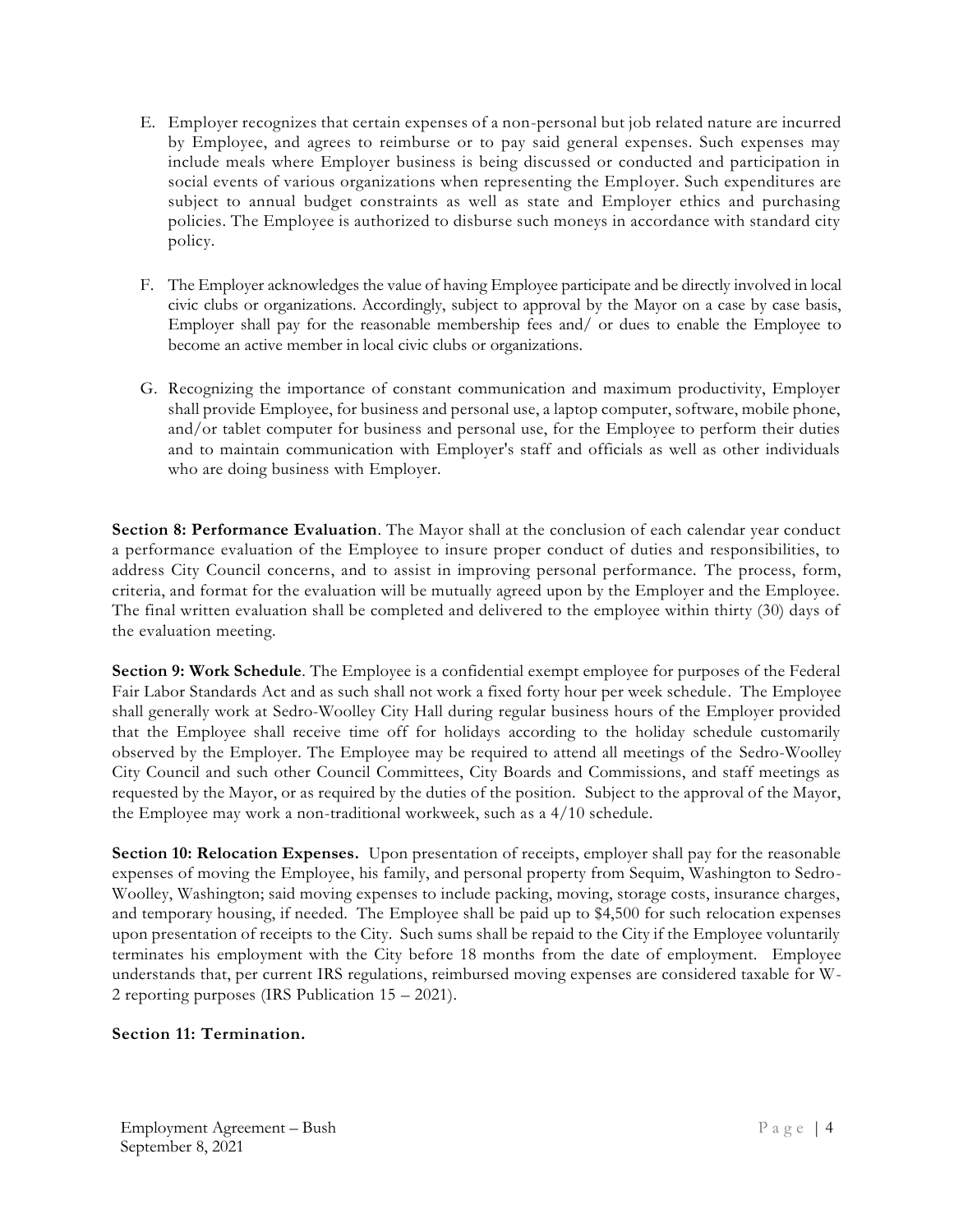- A. Termination by Employee. In the event the Employee elects to terminate employment with the Employer for any reason, the Employee agrees to provide not less than thirty (30) days notice prior to the effective date of said termination of employment. Notwithstanding, the foregoing notice requirement, nothing shall prevent the Employer, upon receipt of Employee's intent to terminate employment, from compensating the Employee at the rate of the Employee's base salary for the unexpired portion of the thirty (30) days notice and releasing the Employee prior to the expiration date of said notice. Upon voluntary termination, Employee shall be entitled to all pension and all contract rights pursuant to State law and Employer's personnel policies. In addition, thereto, Employee shall be entitled to payment equal to the cash value computed at Employee's current salary for all accrued and unused vacation benefits.
- B. Severance for At Will Termination. Should it be the intent of the Employer to terminate the Agreement with Employee, the Employee's official termination date will be not less than thirty (30) days following proper notice of Employer's intent to terminate agreement. In the event the Employee employment with the Employer is terminated for any reason other than those delineated in subparagraph C below, the Employer will provide, the Employee with: i) Severance cash payment equal to six (6) months of the Employee's base salary and health insurance, after the effective date of termination, and ii) the cash out of vacation accrual balances. The cash payment and reimbursements shall be paid in accordance with the same schedule as the regular Employer payroll and shall be subject to the same mandatory deductions as the Employee salary was prior to termination. There is nothing in this provision that prohibits the Employer and Employee from negotiating other additional elements of severance compensation.

i. Reference. The Employee shall be entitled to an employment reference from the Employer the language of which shall be agreed upon by the parties provided that in the event the parties cannot agree on the form of the reference the Employer will provide only the dates of the Employee employment the last position held the last salary received the fact that the Employee is no longer employed by the Employer.

ii. Press release. The Employer and Employee will work in good faith to develop a press release subject to approval by both parties.

iii. Waiver of Claims. Employee's severance is conditioned upon his waiver of any employment claims against the City including but not limited to, any claim of discrimination or breach of contract against the City, but not including any claims related to industrial insurance covered injury employee suffered while employed by the City. Employee's waiver must be complete, in writing, signed by employee and in a form acceptable to the City.

- C. Termination by Resignation or for Cause. The severance package provided for in 11(B) above shall not be available to the Employee if the termination of the Employee employment with the City is due to:
	- i. Resignation The Employee voluntary resigns from employment. For purposes of this paragraph voluntary resignation means a resignation of employment resulting from the free choice of the Employee and not the result of a suggestion to resign in lieu of termination made by formal action of the Employer or by constructive discharge.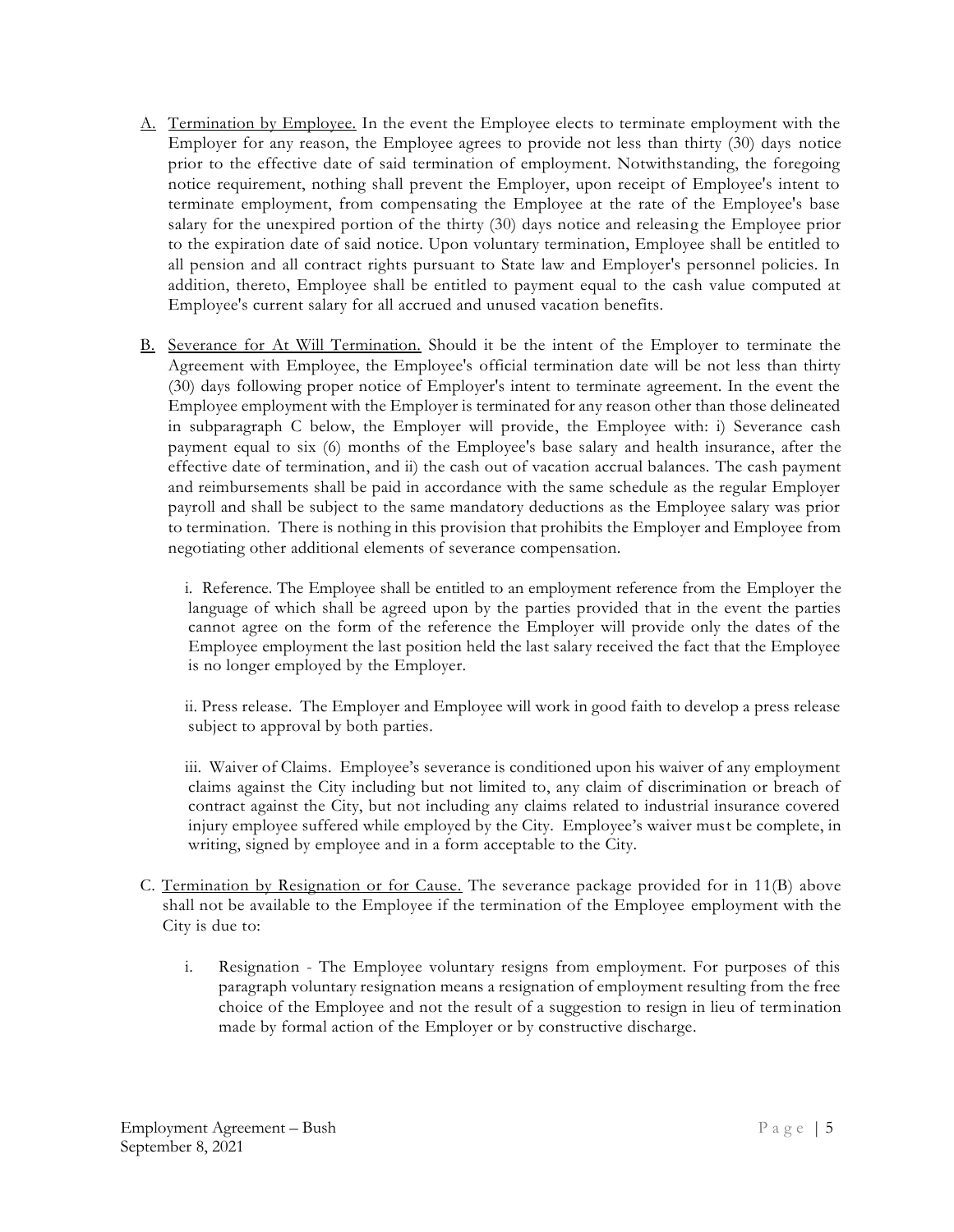- ii. Misconduct. Criminal misbehavior, abuse of public office, or other gross misconduct, including but not limited to fraud, deceit, embezzlement, theft of funds or property, assault, or sexual racial or other harassment.
- iii. Disability. If Employee is unable to perform the essential duties of his job because of disability, sickness, accident, injury, mental incapacity, or health-related reasons for a period of sixty (60) days beyond any accrued sick leave, with or without reasonable accommodation, Employer shall have the option to terminate this agreement, without payment of severance pay specified in subparagraph 11 (B).
- D. In the event the Employer at any time during the term of this agreement reduces the salary or other financial benefits of Employee in a greater percentage than an applicable across-the-board reduction for all department head employees of the Employer, or in the event Employer refuses, following written notice, to comply with any other provisions benefiting Employee herein, then the Employee may, at his option, pursuant to subparagraph 11(B) above, be deemed "terminated" at the date of such reduction or such refusal to comply with the meaning and context of the severance pay provisions, as his sole and exclusive remedy for such action.
- E. Construction. The severance package provided in subparagraph 11 (B) above shall not be construed as an extension of the Employee employment beyond the termination date. The Employee shall not during the period between the termination date and the end of the severance payments accrue any additional sick leave vacation leave or other benefit accorded active City employees

**Section 12: Outside Activities**. The employment provided for by this Agreement shall be the Employee's primary employment. Recognizing that certain outside consulting or teaching opportunities provide indirect benefits to the Employer and the community, the Employee may, subject to the approval of the Mayor, elect to accept limited teaching, consulting or other business opportunities with the understanding that such arrangements must neither constitute interference with nor a conflict of interest with his or her responsibilities under this Agreement.

**Section 13: Ethical Commitments.** The Employer expects the Employee to adhere to the highest professional standards. The Employee's actions will always comply with those standards. The Employee agrees to follow the Code of Ethics of the International City/County Management Association (ICMA) and the ethics rules, regulations, and laws of the State of Washington. The ICMA Code of Ethics can be found on the ICMA website, icma.org. Consistent with the standards outlined in the Code, the Employee shall not endorse candidates, make financial contributions, sign or circulate petitions, or participate in fundraising activities for individuals seeking or holding elected office, nor seek or accept any personal enrichment or profit derived from confidential information or misuse of public time. Employer shall support Employee in keeping these commitments by refraining from any order, direction or request that would require Employee to violate the ICMA Code of Ethics. Neither the governing body nor any individual member thereof shall request Employee to endorse any candidate, make any financial contribution, sign or circulate any petition, or participate in any fundraising activity for individuals seeking or holding elected office, nor to handle any matter of personnel on a basis other than fairness, impartiality, and merit.

**Section 14: Bonding**. Employer shall bear the full cost of any fidelity or other bonds required of the Employee under any law or ordinance.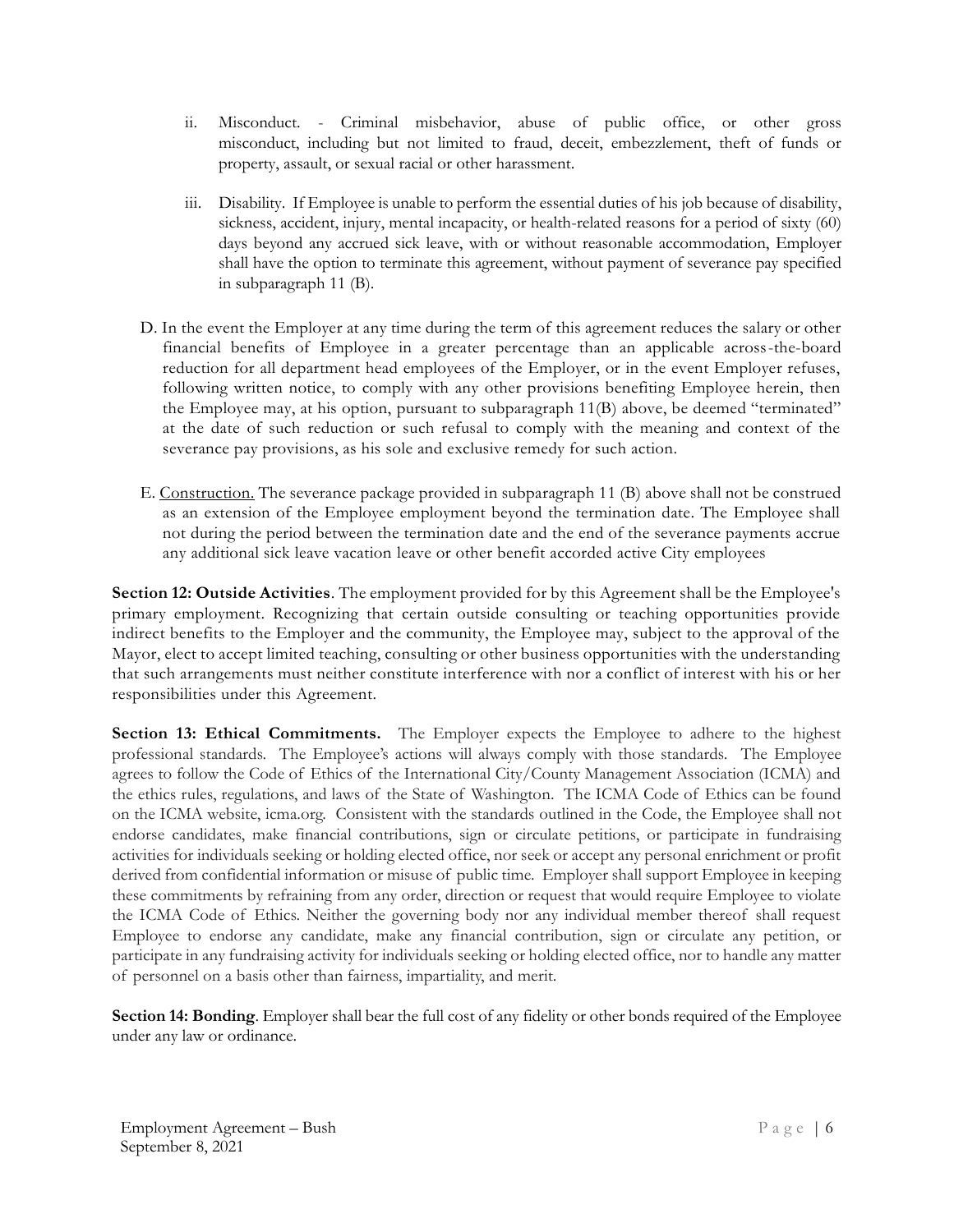**Section 15: Liability Insurance**. The Employer agrees to cover the Employee on the Employer liability insurance policies to the same extent as any regular employee of the Employer is covered for acts, errors, or omissions within the scope of employment. All such liability insurance coverage shall be provided at the Employer's sole cost and expense.

**Section 16: Indemnification**. The Employer agrees to hold harmless and indemnify the Employee from any and all costs risk or liability associated with or arising out of acts or failures to act which are performed within the scope of his employment as the Employee including the reasonable cost of legal defense by counsel appointed by the City or its insurance carrier as applicable. This promise to indemnify shall exclude other acts, errors or omissions outside the scope of Employee's employment and criminal acts of the Employee and acts or failure to act which would constitute an intentional tort or intentional wrongdoing knowingly committed by the Employee without the express direction of the Employer. This promise to hold harmless and indemnify shall survive beyond the employment of the Employee with the City of Sedro-Woolley in order that the Employee shall be held harmless indemnified and defended in the future for all acts taken as the Employee subject to the limitations contained herein.

**Section 17: Notices.** Notice pursuant to this Agreement shall be given by depositing in the custody of the United States Postal Service, postage prepaid, and addressed as follows:

- (a) EMPLOYER: City of Sedro-Woolley 325 Metcalf Street Sedro-Woolley, WA 98284
- (b) EMPLOYEE: Charles P. Bush 325 Metcalf Street Sedro-Woolley, WA 98284

Notice shall be deemed given as of the date of personal service or as the date of deposit of such written notice in the course of transmission in the United States Postal Service.

### **Section 18: General Provisions.**

- A. Integration. This Agreement sets forth and establishes the entire understanding between the Employer and the Employee relating to the employment of the Employee by the Employer. Any prior discussions or representations by or between the Employer and Employee are merged into and rendered null and void by this Agreement. The Employer and Employee by mutual written agreement may amend any provision of this agreement during the life of the agreement. Such amendments shall be incorporated and made a part of this agreement.
- B. Binding Effect. This Agreement shall be binding on the Employer and the Employee as well as their heirs, assigns, executors, personal representatives and successors in interest.
- C. Effective Date. This Agreement shall become effective on November 1, 2021.
- D. Severability. The invalidity or partial invalidity of any portion of this Agreement will not affect the validity of any other provision. In the event that any provision of this Agreement is held to be invalid, the remaining provisions shall be deemed to be in full force and effect as if they have been executed